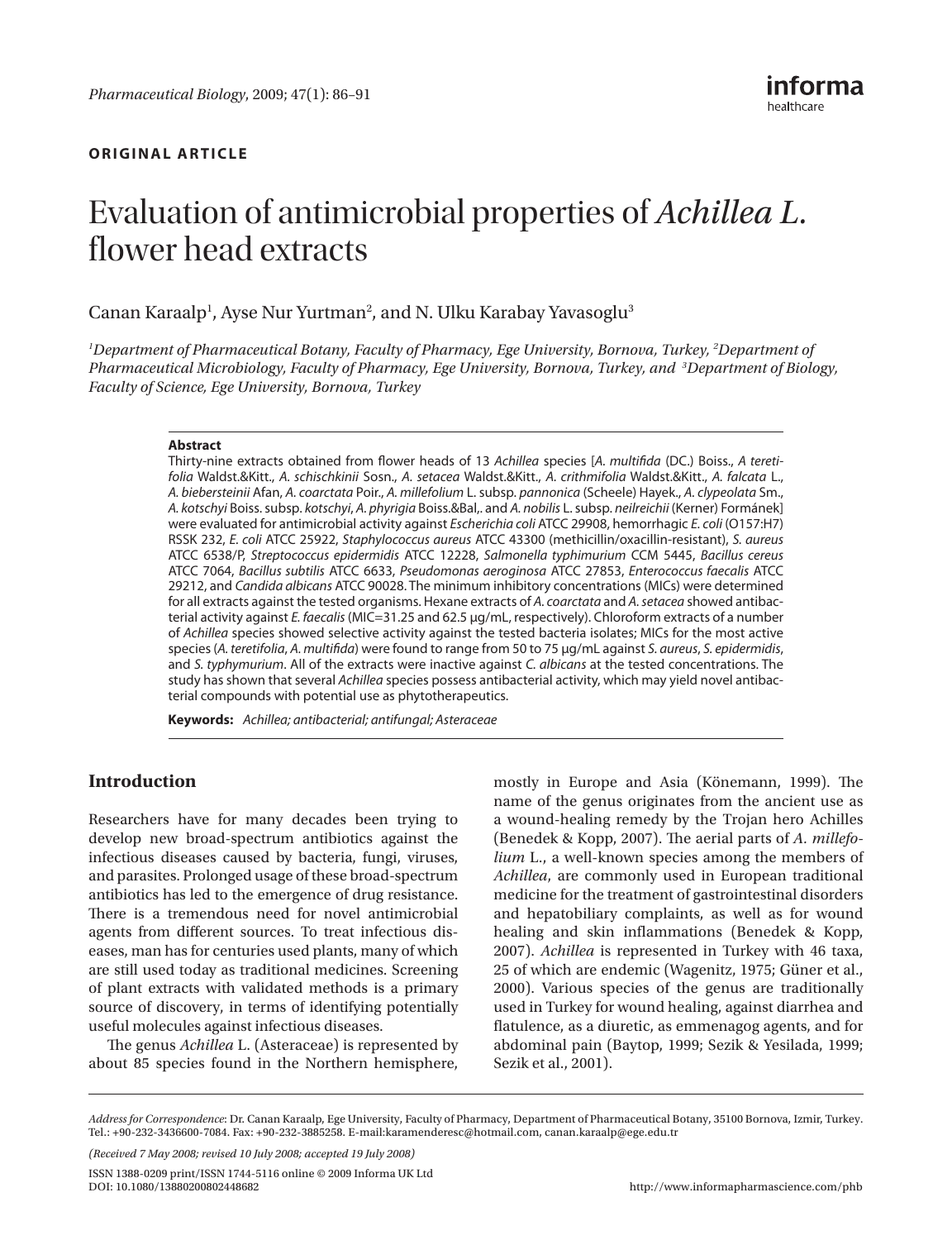Beside essential oils, the constituents of *Achillea* are mainly sesquiterpene lactones, flavonoids, and phenolic acids. Reports on the phytochemistry of the *Achillea* species chosen for the present study are summarized in Table 1. Previously, it was shown that infusions prepared from *Achillea* species growing in Turkey have an antioxidant capacity and protective effects against  $\rm H_2O_2$ induced oxidative damage in human erythrocytes and leukocytes, which is consistent with their flavonoid and total phenol contents (Konyalıoglu & Karamenderes, 2004, 2005). The antibacterial and antifungal activities of the essential oil of *A. nobilis* subsp. *neilreichii* (Karamenderes et al., 2007) have been reported. *In vivo*

**Table 1.** Phytochemical studies on selected *Achillea* species.

| Plant species                                 | Contents                                                             | References                                                                                              |
|-----------------------------------------------|----------------------------------------------------------------------|---------------------------------------------------------------------------------------------------------|
| A. multifida                                  | essential oil                                                        | Baser et al. (2002)                                                                                     |
| A. teretifolia                                | essential oil                                                        | Unlu et al. (2002)                                                                                      |
| A. schischkinii                               | sesquiterpenes,<br>flavonoids, and<br>cumarins                       | Ulubelen et al. (1987, 1988)                                                                            |
|                                               | essential oil                                                        | Donmez et al. (2005)                                                                                    |
| A. setacea                                    | sesquiterpenes,<br>a monoterpene<br>triol, and flavone<br>glycosides | Kubelka et al. (1999); Todorova<br>et al. (2000); Marchart & Kopp<br>(2003)                             |
|                                               | essential oil                                                        | Unlu et al. (2002)                                                                                      |
| A. crithmifolia                               | sesquiterpene                                                        | Milosavljevic et al. (1991, 1994);                                                                      |
|                                               | lactones                                                             | Todorova et al. (1998, 2000)                                                                            |
|                                               | essential oil                                                        | Maffei et al. (1994);<br>Karamenderes et al. (2002);<br>Kowalczyk et al. (2003); Palic<br>et al. (2003) |
| A. falcata                                    | amides                                                               | Hofer et al. (1986)                                                                                     |
|                                               | essential oil                                                        | Kurkcuoglu et al. (2003); Senatore<br>et al. (2005)                                                     |
|                                               | A. biebersteinii ionone glucoside<br>and terpenoids                  | Mahmoud & Al-Shihry (2006)                                                                              |
|                                               | flavonoids                                                           | Valant-Vetschera & Wollenweber<br>(1996); Marchart & Kopp (2003)                                        |
|                                               | essential oil                                                        | Jaimand & Rezaee (2001); Bader<br>et al. (2003); Sokmen et al. (2004);<br>Esmaeili et al. (2006)        |
| A. coarctata                                  | sesquiterpene<br>lactones                                            | Todorova & Tsankova (2001)                                                                              |
|                                               | essential oil                                                        | Toker et al. (2003)                                                                                     |
| A. millefolium<br>subsp.<br>pannonica         | essential oil                                                        | Karamenderes et al. (2002)                                                                              |
| A. clypeolata                                 | sesquiterpenes,                                                      | Aljancic et al. (1996);                                                                                 |
|                                               | diterpenes,                                                          | Todorova et al. (1998);                                                                                 |
|                                               | flavonoids, and                                                      | Todorova & Tsankova (1999);                                                                             |
|                                               | cumarins                                                             | Werner et al. (2007)                                                                                    |
|                                               | essential oil                                                        | Simic et al. (2005)                                                                                     |
| A. kotschyi<br>subsp. kotschyi                | essential oil                                                        | Karamenderes et al. (2002)                                                                              |
| A. phyrigia                                   | essential oil                                                        | Baser et al. (2000)                                                                                     |
| A. nobilis subsp.essential oil<br>neilreichii |                                                                      | Karamenderes et al. (2007)                                                                              |

antinociceptive and anti-inflammatory activities and the acute toxicity of the ethanol extract prepared from these species have also been studied (Karabay-Yavasoglu et al., 2007). However, the biological properties of these species have not been completely elucidated.

In the present study, we investigated the antifungal and antibacterial activities of flower head extracts prepared from 13 Turkish *Achillea* species [*A. multifida* (DC.) Boiss., *A. teretifolia* Waldst. & Kitt., *A. schischkinii* Sosn., *A. setacea* Waldst. & Kitt., *A. crithmifolia* Waldst. & Kitt., *A. falcata* L., *A. biebersteinii* Afan, *A. coarctata* Poir., *A. millefolium* subsp. *pannonica* (Scheele) Hayek., *A. clypeolata* Sm., *A. kotschyi* Boiss. subsp. *kotschyi*, *A. phyrigia* Boiss. & Bal. and *A. nobilis* L. subsp. *neilreichii* (Kerner) Formánek] to explore the beneficial effects of these species. As far we know, the antimicrobial activity of the *n*-hexane, chloroform, and methanol extracts of these 13 taxa have not previously been investigated, except for the methanol extract of *A. biebersteinii*.

# **Materials and methods**

## *Plant materials*

Plants were collected during the flowering period in 2000 and 2001 from various locations within Turkey and identified by Professor Dr. Ozcan Secmen from Ege University, Faculty of Science, Department of Biology, Section of Botany, Bornova, Turkey. Voucher specimens are kept in the IZEF Herbarium of Ege University, Faculty of Pharmacy, Department of Pharmaceutical Botany ([Table 2](#page-2-0)).

## *Preparation of the extracts*

Dried flower heads of plants (about 50 g) were shaken sequentially in *n*-hexane, chloroform, and methanol for 16 h (10 mL/g, for each) at room temperature. Samples were sonicated separately for 15 min twice and extracts then filtered. The combined extracts were dried under reduced pressure at 40°C. The extracts were weighed and stored at +4°C for further experiments.

#### *Antimicrobial activity test*

*In vitro* antimicrobial studies were carried out against nine bacteria strains (*Escherichia coli* ATCC 29908, *E. coli* ATCC 25922, *Staphylococcus aureus* ATCC 6538/P, *Streptococcus epidermidis* ATCC 12228, *Salmonella typhimurium* CCM 5445, *Bacillus cereus* ATCC 7064, *Bacillus subtilis* ATCC 6633, *Pseudomonas aeruginosa* ATCC 27853, and *Enterococcus faecalis* ATCC 29212), two specific pathogenic strains [methicillin/oxacillin-resistant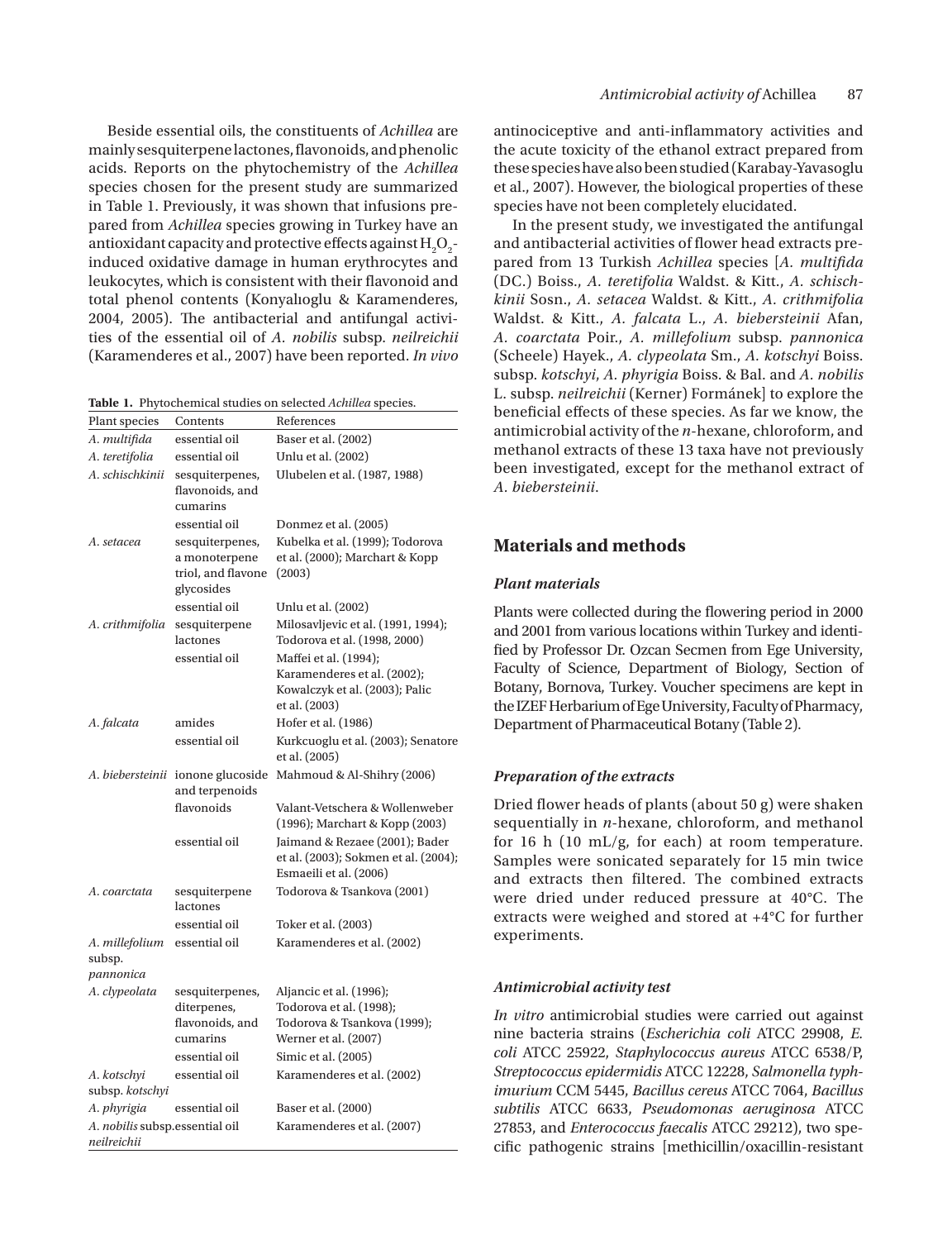## <span id="page-2-0"></span>88 *C. Karaalp et al.*

|  |  |  | Table 2. The collection sites, voucher numbers, and yields of various extracts of Achillea species in Turkey. |  |  |
|--|--|--|---------------------------------------------------------------------------------------------------------------|--|--|
|--|--|--|---------------------------------------------------------------------------------------------------------------|--|--|

|                                    |                 |                          |             | Yield of extract (% of dry |
|------------------------------------|-----------------|--------------------------|-------------|----------------------------|
| Plant material                     | Voucher no.     | Collection site          | Solvent     | weight)                    |
| A. multifida (DC.) Boiss. [E]      | <b>IZEF5598</b> | Bursa, Uludag            | $n$ -hexane | 1.37                       |
|                                    |                 |                          | chloroform  | 4.86                       |
|                                    |                 |                          | methanol    | 4.81                       |
| A. teretifolia Waldst.&Kitt.       | <b>IZEF5497</b> | Nigde, Altunhisar        | $n$ -hexane | 1.08                       |
|                                    |                 |                          | chloroform  | 4.50                       |
|                                    |                 |                          | methanol    | 5.22                       |
| A. schischkinii Sosn. [E]          | <b>IZEF5503</b> | Sivas, Karacaören        | $n$ -hexane | 1.37                       |
|                                    |                 |                          | chloroform  | 2.46                       |
|                                    |                 |                          | methanol    | 3.08                       |
| A. setacea Waldst.&Kitt.           | <b>IZEF5476</b> | Kırklareli, Saray        | $n$ -hexane | 1.15                       |
|                                    |                 |                          | chloroform  | 2.94                       |
|                                    |                 |                          | methanol    | 3.82                       |
| A. crithmifolia Waldst.&Kitt.      | <b>IZEF5477</b> | Kırklareli, Kıyıköy      | $n$ -hexane | 2.09                       |
|                                    |                 |                          | chloroform  | 2.61                       |
|                                    |                 |                          | methanol    | 4.75                       |
| A. falcata L.                      | <b>IZEF5509</b> | Burdur, Elmalıyurt       | $n$ -hexane | 0.59                       |
|                                    |                 |                          | chloroform  | 1.60                       |
|                                    |                 |                          | methanol    | 2.73                       |
| A. biebersteinii Afan              | <b>IZEF5501</b> | Konya, Aksaray           | $n$ -hexane | 0.93                       |
|                                    |                 |                          | chloroform  | 1.44                       |
|                                    |                 |                          | methanol    | 5.66                       |
| A. coarctata Poir.                 | <b>IZEF5473</b> | Tekirdag, Ganos Mountain | $n$ -hexane | 1.37                       |
|                                    |                 |                          | chloroform  | 2.08                       |
|                                    |                 |                          | methanol    | 5.16                       |
| A. millefolium subsp.              | <b>IZEF5481</b> | Kırklareli, İgneada      | $n$ -hexane | 1.78                       |
| pannonica (Scheele) Hayek.         |                 |                          | chloroform  | 2.62                       |
|                                    |                 |                          | methanol    | 3.39                       |
| A. clypeolata Sm.                  | <b>IZEF5479</b> | Kırklareli, Vize         | $n$ -hexane | 0.79                       |
|                                    |                 |                          | chloroform  | 1.69                       |
|                                    |                 |                          | methanol    | 2.88                       |
| A. kotschyi Boiss. subsp. kotschyi | <b>IZEF5505</b> | Erzurum, Oltu            | $n$ -hexane | 1.36                       |
|                                    |                 |                          | chloroform  | 1.80                       |
|                                    |                 |                          | methanol    | 1.97                       |
| A. phyrigia Boiss.&Bal.[E]         | <b>IZEF5498</b> | Kırsehir, Mucur          | $n$ -hexane | 0.84                       |
|                                    |                 |                          | chloroform  | 2.55                       |
|                                    |                 |                          | methanol    | 3.48                       |
| A. nobilis L.subsp. neilreichii    | <b>IZEF5510</b> | Burdur, Elmalıyurt       | $n$ -hexane | 1.19                       |
| (Kerner) Formánek                  |                 |                          | chloroform  | 4.16                       |
|                                    |                 |                          | methanol    | 4.98                       |

[E] = endemic species.

*S. aureus* ATCC 43300 (MORSA) and hemorrhagic *E. coli* (O157:H7) RSSK 232] and a yeast (*Candida albicans* ATCC 90028), which were obtained from the Microbiology and Pharmaceutical Microbiology Departments, Ege University.

Determination of the minimum inhibitory concentration (MIC) was carried out according to the method described by NCCLS (2003) with some modifications. Dilution series of the extracts were prepared from 2.5 to 0.5 mg/mL in test tubes and then transferred to the broth in 96-well microtiter plates. Final concentrations in the medium were 250 to 25 µg/mL. Before inoculation of

the test organisms, the bacteria strains and yeast strain were adjusted to 0.5 McFarland standards and diluted 1:100 (v/v) in Mueller–Hinton broth and Saboraud dextrose. Plates were incubated at 35°C for 18–24 h and at 30°C for 48 h for the yeast. All the tests were performed in broth and repeated twice. The MIC was defined as the lowest concentration that showed clear against a black background (no visible growth). Samples from clear wells were subcultured by plotting on to Mueller–Hinton agar. Ampicillin, streptomycin, and linesolide were used as standard antibacterial agents, whereas nystatin was used as a standard antifungal agent. All antibiotics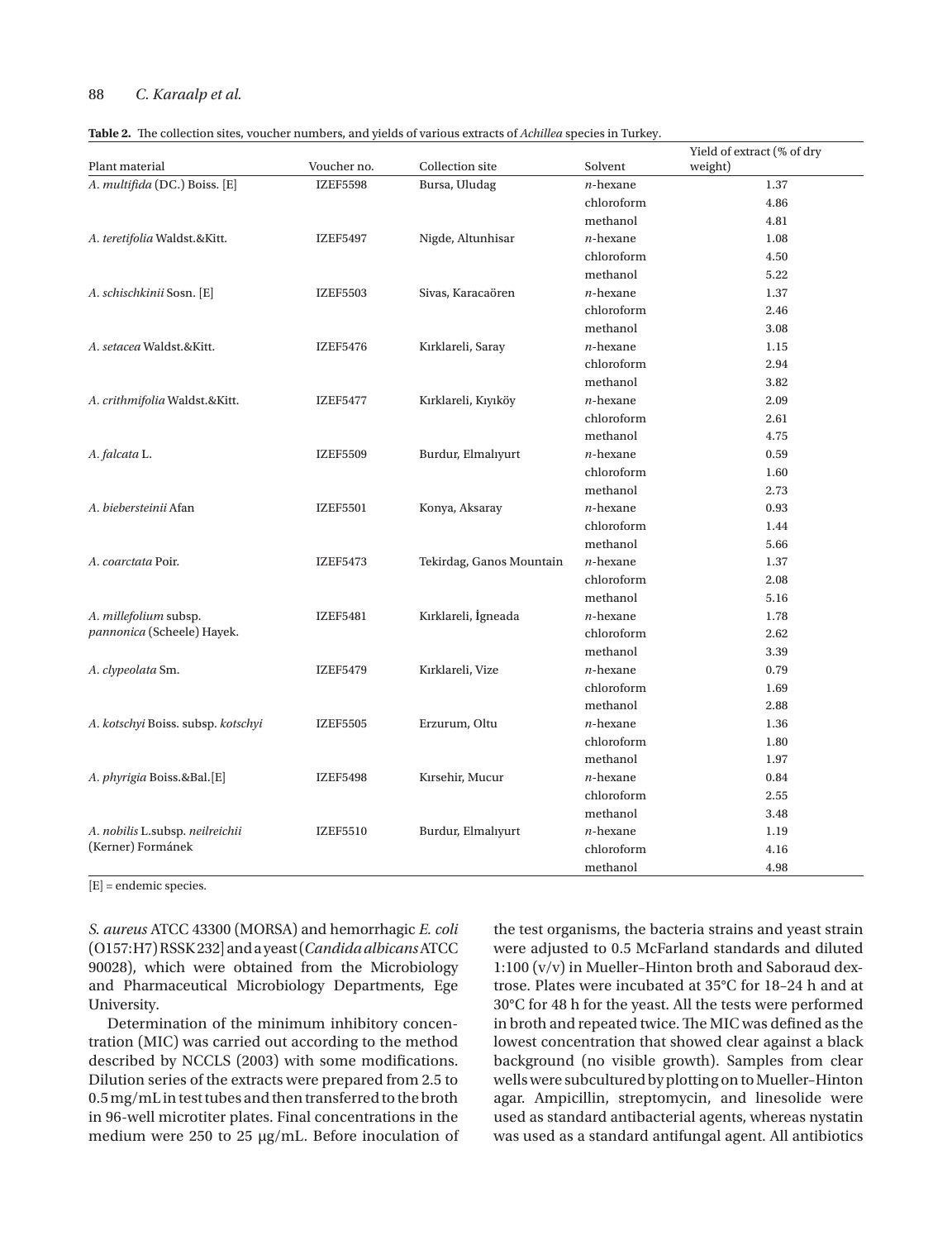were purchased from Sigma Aldrich Chemical Co. (St Louis, MO, USA), and dilutions were prepared at concentrations ranging from 128 to 0.25 µg/mL in microtiter plates.

# **Results and discussion**

The three extraction solvents were used in a sequential manner in order to extract nonpolar (n-hexane), intermediate (chloroform), and polar (methanol) compounds from the plants of interest ([Table 2\)](#page-2-0). These 39 extracts obtained from 13 *Achillea* species were evaluated for their *in vitro* antimicrobial activities against nine bacteria strains, two specific pathogenic bacteria strains, and a fungus. The results are displayed in Table 3.

Five plants showed antibacterial activity against *E. faecalis* at tested concentrations. Results indicated that the hexane extracts of *A. coarctata*, *A. setacea*, *A. biebersteinii*, *A. phyrigia*, and *A. falcata* showed mild to low antibacterial activity against *E. faecalis* (MIC=31.25, 62.50, 125, 125, and 250  $\mu$ g/mL, respectively). Additionally, the chloroform extract of *A. multifida* showed moderate activity against *S. aureus* (ATCC 6538/P) and *S. epider* $midis$  (MIC=50  $\mu$ g/mL for each). The chloroform extract of *A. teretifolia* exhibited antibacterial activity against

| <b>Table 3.</b> Antimicrobial activity of <i>Achillea</i> extracts. |
|---------------------------------------------------------------------|
|---------------------------------------------------------------------|

*S. aureus* (MORSA), *S. epidermidis*, and *S. typhimurium* at the same concentration (MIC=50 g/mL). *A. setacea* inhibited MORSA with MIC value of 50  $\mu$ g/mL. Only the chloroform extracts of *A. multifida* and *A. teretifolia* showed antibacterial activity against hemorrhagic *E.*   $\frac{coll}{MIC=100}$  and 250  $\mu$ g/mL, respectively). All of the extracts were inactive against *C. albicans*. We observed no antimicrobial activity against tested organisms for any extract of *A. millefolium* subsp. *pannonica*.

Although some reports have focused on determining the antimicrobial activity of essential oils (Baser et al., 2002; Unlu et al., 2002; Candan et al., 2003; Sokmen et al., 2004; Senatore et al., 2005; Simic et al., 2005; Iscan et al., 2006; Karamenderes et al., 2007), information on the antimicrobial activity of *Achillea* extracts is limited. *A. millefolium* represents two subspecies of flora in Turkey: subsp. *millefolium* and subsp. *pannonica* (Wagenitz, 1975). Because of nonspecified subspecies names, exact plant materials are not known in some studies. Only the antimicrobial activity of the essential oil and methanol extracts of *A. millefolium* subsp *millefolium* from Turkey have been previously reported (Candan et al., 2003). Water-insoluble fractions of the methanol extract of this plant showed moderate activity against *Clostridium perfringens* and *C. albicans* by the disk diffusion method; the hexane–ether–methanol (1:1:1, v/v) extract of

| Achillea species              | Extract     | EC                       | SA1                      | SA <sub>2</sub>          | <b>SE</b>                | <b>ST</b>                | <b>BC</b>                | PA                       | EF                       |
|-------------------------------|-------------|--------------------------|--------------------------|--------------------------|--------------------------|--------------------------|--------------------------|--------------------------|--------------------------|
| A. multifida                  | chloroform  | 100                      | 50                       | 75                       | 50                       | 75                       | 250                      | 250                      | -                        |
|                               | methanol    | $\overline{\phantom{a}}$ | 200                      | $\qquad \qquad -$        | $\overline{\phantom{a}}$ | $\overline{\phantom{a}}$ | 187.5                    |                          |                          |
| A. teretifolia                | chloroform  | 250                      | 50                       | 50                       | 50                       | 50                       | 250                      | 250                      |                          |
|                               | methanol    |                          | -                        | 125                      |                          | $\qquad \qquad -$        | 187.5                    |                          |                          |
| A. schischkinii               | methanol    |                          | ۰                        | 162.5                    | $\overline{\phantom{a}}$ | ۰                        | 200                      | -                        |                          |
| A. setacea                    | $n$ -hexane |                          | ۰                        | $\qquad \qquad -$        | ۰                        |                          | ۰                        | $\overline{\phantom{0}}$ | 62.5                     |
|                               | chloroform  | $\overline{\phantom{a}}$ | 100                      | 50                       | 87.5                     | 250                      | $\overline{a}$           | $\overline{\phantom{0}}$ |                          |
|                               | methanol    | $\overline{\phantom{a}}$ | 250                      | 75                       | $\qquad \qquad -$        |                          | 225                      |                          |                          |
| A. crithmifolia               | chloroform  | $\overline{\phantom{a}}$ | 250                      | 250                      | 100                      | 250                      |                          | -                        |                          |
|                               | methanol    | $\overline{\phantom{a}}$ | 100                      | 100                      | $\overline{\phantom{a}}$ |                          | 200                      | -                        |                          |
| A. falcata                    | $n$ -hexane | $\overline{\phantom{a}}$ | $\overline{\phantom{0}}$ | $\qquad \qquad -$        | $\overline{\phantom{a}}$ | $\overline{a}$           | $\overline{a}$           | $\overline{\phantom{0}}$ | 250                      |
|                               | methanol    | -                        | 225                      | 150                      |                          | $\overline{a}$           | 200                      | -                        |                          |
| A. biebersteinii              | $n$ -hexane | $\overline{\phantom{m}}$ | $\overline{\phantom{a}}$ | $\overline{a}$           |                          | $\overline{a}$           | ۰                        | -                        | 125                      |
|                               | methanol    | $\overline{\phantom{0}}$ | 225                      | 162.5                    |                          |                          |                          | -                        |                          |
| A. coarctata                  | $n$ -hexane | $\overline{\phantom{a}}$ | $\overline{\phantom{0}}$ | ۰                        |                          | $\overline{\phantom{0}}$ | ۰                        | -                        | 31.25                    |
| A. clypeolata                 | methanol    | -                        | 100                      | 200                      |                          | $\overline{\phantom{0}}$ | 100                      | $\overline{\phantom{0}}$ |                          |
| A. kotschyi subsp. kotschyi   | methanol    | $\overline{\phantom{a}}$ | 187.5                    | 150                      | 200                      | $\overline{\phantom{0}}$ | 100                      | -                        |                          |
| A. phyrigia                   | $n$ -hexane | -                        | $\qquad \qquad -$        | $\overline{\phantom{0}}$ |                          | -                        | $\overline{\phantom{a}}$ | -                        | 125                      |
|                               | methanol    | $\overline{\phantom{a}}$ | 250                      | 100                      | ۰                        | -                        | 200                      | -                        |                          |
| A. nobilis subsp. neilreichii | chloroform  | -                        | $\overline{\phantom{a}}$ | $\overline{a}$           |                          |                          | $\overline{a}$           | -                        | 250                      |
|                               | methanol    | $\overline{\phantom{a}}$ | 250                      | 125                      | 200                      | $\overline{\phantom{a}}$ | 200                      | Ξ.                       | $\overline{\phantom{a}}$ |
| Streptomycin                  |             | 4.0                      | 4.0                      | 4.0                      | 4.0                      | 16                       | 4.0                      | 1.0                      | NT                       |
| Ampicillin                    |             | 4.0                      | 0.25                     | 32                       | 2.0                      | 1.0                      | 8.0                      | 16                       | NT                       |
| Linesolide                    |             | NT                       | NT                       | NT                       | NT                       | NT                       | NT                       | NT                       | 1.95                     |

Values given are the minimum inhibitory concentrations in  $\mu$ g/mL. Results are shown only for the active plant extracts (- indicates not active at the test concentration of 250 μg/mL; NT means not tested). EC = *Escherichia coli* RSSK 232 (hemorrhagic, O157:H7); SA1 = *Staphylococcus aureus* ATCC 6538/P; SA2 = *S. aureus* ATCC 43300 (methicillin/oxacillin-resistant); SE = *Streptococcus epidermidis* ATCC 12228; ST = *Salmonella typhimurium* CCM 5445; BC = *Bacillus cereus* ATCC 7064; PA = *Pseudomonas aeroginosa* ATCC 27853; EF = *Enterococcus faecalis* ATCC 29212.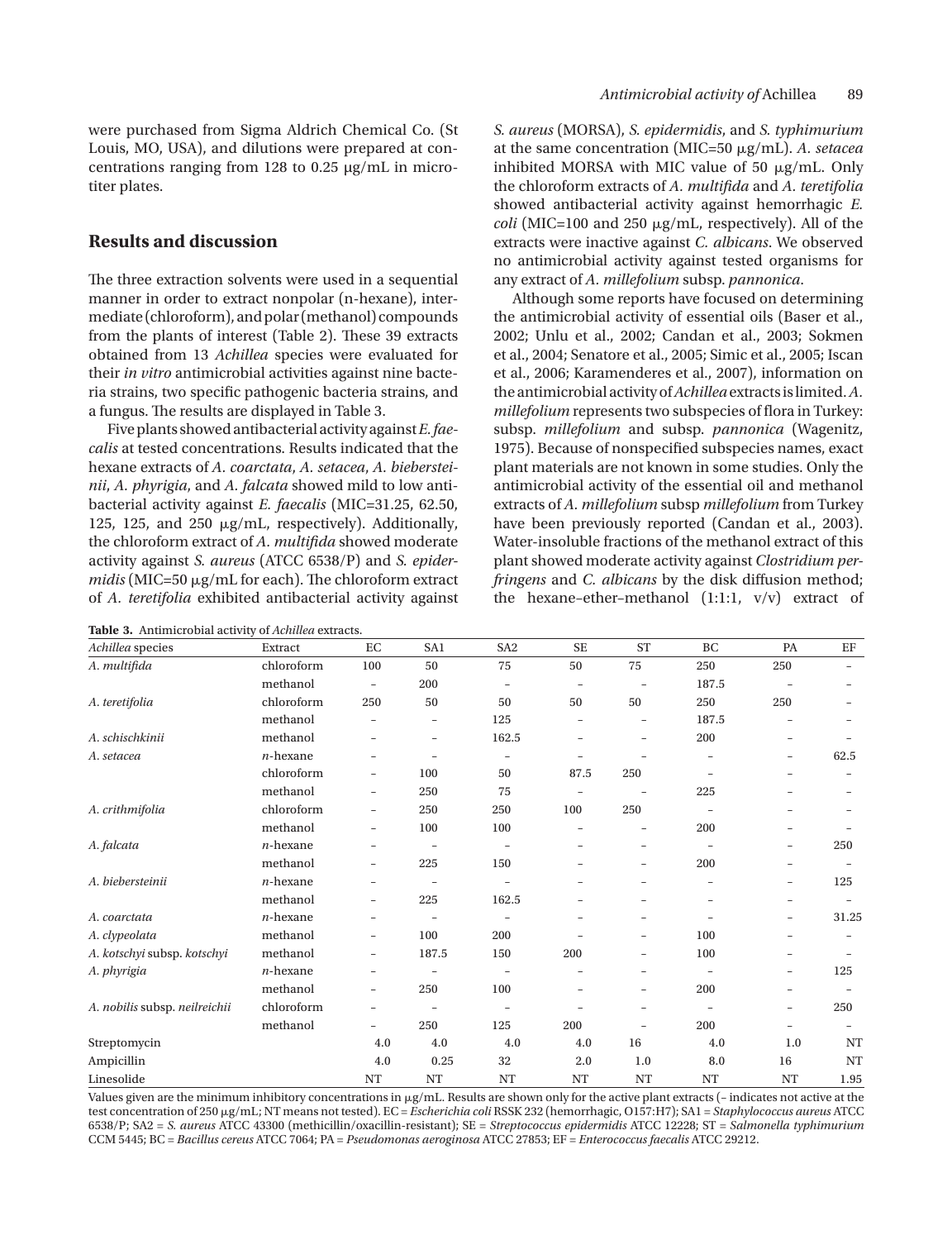## 90 *C. Karaalp et al.*

*A. millefolium* was found to be mildly active against *E. coli*, *P. aeruginosa*, *S. aureus*, *Salmonella enteridis*, *Aspergillus niger*, and *C. albicans* (Stojanovic et al., 2005). In another study, the methanol extract and its waterinsoluble part of *A. biebersteinii* were evaluated for their antimicrobial activities *in vitro* (Sokmen at al., 2004) and found to be active on *B. cereus*, *C. perfringens*, and *C. albicans*. We did not observe any activity of *A. millefolium* subsp. *pannonica* and *A. biebersteinii* extracts at tested concentrations against *E. coli*, *S. aureus*, and *C. albicans*; this discrepancy most likely reflects the differences in plant subspecies, antimicrobial assay, extraction methods, and also in microbial strains.

The genus *Achillea* has been extensively studied in regard to its flavonoids (Valant-Vetschera & Wollenweber, 1996; Marchart & Kopp, 2003; Benedek et al., 2008) and sesquiterpene lactones (Todorova & Tsankova, 2001; Werner etal., 2007; Benedek etal., 2008). Flavonoids were demonstrated to possess antimicrobial properties and several investigations have examined the relationship between flavonoid structure and antibacterial activity (Aljancić et al., 1999; Cushnie & Lamb, 2006). Promising evidence has clearly shown that sesquiterpene lactones derived from several different plant species have significant antimicrobial activity *in vitro* (Neerman, 2003). The observed activity of the plants studied herein might be due to the presence of sesquiterpene lactones and flavonoids, and also possibly due to synergistic interactions between the components of these extracts.

In conclusion, to our knowledge, this is the first report of the antimicrobial activity by MIC of different extracts of several *Achillea* species. Active species such as *A. coarctata*, *A. setacea*, *A. multifida*, and *A. teretifolia* are good candidates for bioactivity-guided isolation studies, in order to obtain pure metabolites which might be used in the treatment of infectious diseases caused by pathogenic bacteria.

# **Acknowledgements**

The authors thank Professor Dr U. Zeybek, Dr B. Ozturk, and Dr A. Aslan for providing some of plant materials; Professor Dr O. Secmen for the identification of the plants; and Dr P. Ballar for her critical review of the manuscript.

*Declaration of interest***:** The authors report no conflicts of interest. The authors alone are responsible for the content and writing of the paper.

## **References**

- Aljancić I, Macura S, Juranić N, Andjelković S, Randjelović N Milosavljević S, (1996): Diterpenes from *Achillea clypeolata*. *Phytochemistry* 62: 909–911.
- Aljancić I, Vajs V, Menković N, Karadzić I, Juranić N, Milosavljević S, Macura S (1999): Flavones and sesquiterpene lactones from

*Achillea atrata* subsp. *multifida*: Antimicrobial activity. *J Nat Prod* 62: 909–911.

- Bader A, Flamini G, Cioni PL, Morelli L (2003): Essential oil composition of *Achillea santolina* L. and *Achillea biebersteinii*  Afan. collected in Jordan. *Flav Fragr J* 18: 36–38.
- Baser KHC, Demirci B, Kaiser R, Duman H (2000): Composition of the essential oil of *Achillea phrygia* Boiss. et Ball. *J Essent Oil Res* 12: 327–329.
- Baser KHC, Demirci B, Demirci F, Kocak S, Akinci C, Malyer H, Guleryuz G (2002): Composition and antimicrobial activity of the essential oil of *Achillea multifida*. *Planta Med* 68: 941–943.
- Baytop T (1999): *Türkiye'de Bitkiler ile Tedavi*. Istanbul, Nobel Tıp Kitabevleri, p. 316.
- Benedek B, Kopp B (2007): *Achillea millefolium* L. s.l. revisited: Recent findings confirm the traditional use. *Wien Med Wochensch* 157: 312–314.
- Benedek B, Rothwangl-Wiltschnigg K, Rozema E, Gjoncaj N, ReznicekG, Jurenitsch J, Kopp B, Glasl S (2008): Yarrow (*Achillea millefolium* L. s.l.): Pharmaceutical quality of commercial samples. *Pharmazie* 63: 23–26.
- Candan F, Unlu M, Tepe B, Daferera D, Polissiou M, Sokmen A, Akpulat HA (2003) Antioxidant and antimicrobial activity of the essential oil and methanol extracts of *Achillea millefolium*  subsp *millefolium* Afan. (Asteraceae). *J Ethnopharmacol* 87: 215–220.
- Cushnie TP, Lamb AJ (2006): Antimicrobial activity of flavonoids. *Int J Antimicrob Agents* 26: 343–356.
- Donmez E, Tepe B, Daferera D, Polissiou M (2005): Composition of the essential oil of *Achillea schischkinii* Sosn. (Asteraceae) from Turkey. *J Essent Oil Res* 17: 575–576.
- Esmaeili A, Nematollahi F, Rustaiyan A, Moazami N, Masoudi S, Bamasian S (2006): Volatile constituents of *Achillea pachycephala, A. oxyodonta* and *A. biebersteinii* from Iran. *Flav Fragr J* 21: 253–256.
- Güner A, Özhatay N, Ekim T, Baser KHC (eds) (2000): *Flora of Turkey and the East Aegean Islands,* Vol. 11. Edinburgh,University Press, p. 158.
- Hofer O, Greger H, Robien W, Werner A (1986): C-13 NMR and H-1 lanthanide induced shifts of naturally-occurring alkamides with cyclic amide moieties – amides from *Achillea falcata*. *Tetrahedron* 42: 2707–2716.
- Iscan G, Kirimer N, Kurkcuoglu M, Arabaci T, Kupeli E, Baser KHC (2006): Biological activity and composition of the essential oils of *Achillea schischkinii* Sosn. and *Achillea aleppica* DC. subsp *aleppica*. *J Agric Food Chem* 54: 170–173.
- Jaimand K, Rezaee MB (2001): Comparative study of the essential oils of three Achillea species from Iran. *J Essent Oil Res* 13: 354–356.
- Karabay-Yavasoglu U, Karamenderes C, Baykan S, Apaydın S (2007): Antinociceptive and anti-inflammatory activities and acute toxicity of *Achillea nobilis* subsp. *neilreichii* extract in mice and rats. *Pharm Biol* 45: 162–168.
- Karamenderes C, Karabay NU, Zeybek U (2002): Composition and antimicrobial activity of the essential oils of some *Achillea* L. species in Turkey. Acta Pharm *Turcica* 44: 221–225.
- Karamenderes C, Karabay-Yavasoglu NU, Zeybek U (2007): Composition and antimicrobial activity of *Achillea nobilis* L. subsp. *sipylea* and subsp. *neilreichii* essential oils from Turkey. *Chem Nat Comp* 43: 632–634.
- Könemann (1999): Botanica: *The Illustrated A–Z over 10 000 Garden Plants and How to Cultivate Them.* Hong Kong, Gordon Cheers Publication, pp. 51–53.
- Konyalıoglu S, Karamenderes C (2004): Screening of total flavonoid, phenol contents and antioxidant capacities of *Achillea* L. species growing in Turkey. *Acta Pharm Turcica* 46: 163–170.
- Konyalıoglu S, Karamenderes C (2005): The protective effects of *Achillea* L. species native in Turkey against H2O2-induced oxidative damage in human erythrocytes and leucocytes. *J Ethnopharmacol* 102: 221–225.
- Kowalczyk A, Dabrowska J, Mardarowic M, Fecka I, Cisowski W (2003): Comparative analysis of the composition of the volatile oils of two forms of *Achillea crithmifolia* W. et. K.– diploid and tetraploid. *Zeitschr Naturforsch [C]* 58: 146–147.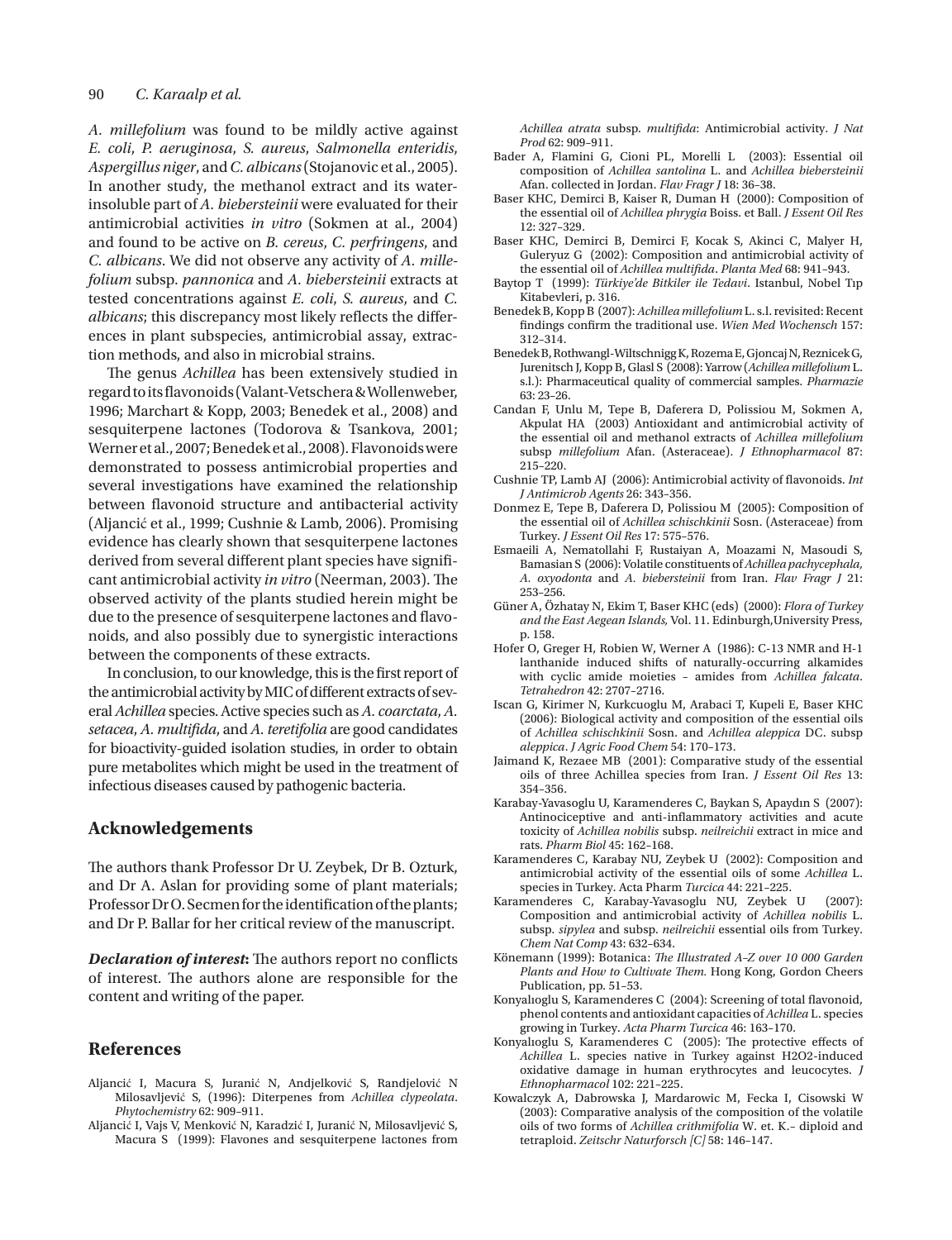- Kubelka W, Kastner U, Glasl S, Saukel J, Jurenitsch J (1999): Chemotaxonomic relevance of sesquiterpenes within the *Achillea millefolium* group. *Biochem Syst Ecol* 27: 437–444.
- Kurkcuoglu M, Demirci B, Tabanca N, Ozek T, Baser KHC (2003): The essential oil of *Achillea falcata* L. *Flav Fragr J* 18: 192–194.
- Maffei M, Mucciarelli M, Scannerini S (1994): Essential oils from *Achillea* species of different geographic origin. *Biochem Syst Ecol* 22: 679–687.
- Mahmoud AA, Al-Shihry SS (2006): A new ionone glucoside and terpenoid constituents from *Achillea biebersteinii* and their antifungal activity. *Nat Prod Comm* 1: 697–703.
- Marchart E, Kopp B (2003): Capillary electrophoretic separation and quantification of flavone-O- and C-glycosides in *Achillea setacea* W. *et K. J Chromatogr B Analt Technol Biomed Life Sci* 792: 363–368.
- Milosavljevic S, Aljancic I, Macura S, Milinkovic D, Stefanovic M (1991): Sesquiterpene lactones from *Achillea crithmifolia*. *Phytochemistry* 30: 3464–3466.
- Milosavljevic S, Macura S, Stefanovic M, Aljancic I, Milinkovic D (1994): Sesquiterpene lactones from *Achillea crithmifolia*. *J Nat Prod* 57: 64–67.
- NCCLS (2003): *Methods for Dilution Antimicrobial Susceptibility Tests for Bacteria that Grow Aerobically; Approved Standard,* 8th ed. NCCLS document M7-A6. Wayne, PA, National Committee for Clinical Laboratory Standards.
- Neerman MF (2003): Sesquiterpene lactones: A diverse class of compounds found in essential oils possessing antibacterial and antifungal properties. *Int J Aromather* 13: 114–120.
- Palic R, Stojanovic G, Naskovic T, Ranelovic N (2003): Composition and antibacterial activity of *Achillea crithmifolia* and *Achillea nobilis* essential oils. *J Essent Oil Res* 15: 434–437.
- Senatore F, Napolitano F, Arnold NA, Bruno M, Herz W (2005): Composition and antimicrobial activity of the essential oil of *Achillea falcata* L. (Asteraceae). *Flav Fragr J* 20: 291–294.
- Sezik E, Yesilada E (1999): Uçucu Yağ Taşıyan Türk Halk İlaçları (Turkish folk medicine containing volatile oils). In: Kırımer N, Mat A eds. *Essential Oils – In Honour of Prof. Dr. K. Hüsnü Can Başer On his 50th Birthday. Anadolu University Press, Eskisehir.* pp. 98–131.
- Sezik E, Yesilada E, Honda G, Takaishi Y, Takeda Y, Tanaka T (2001): Traditional medicine in Turkey X. Folk medicine in Central Anatolia. *J Ethnopharmacol* 75: 95–115.
- Simic N, Palic R, Randjelovic V (2005): Composition and antibacterial activity of *Achillea clypeolata* essential oil. *Flav Fragr J* 20: 127–130.
- Sokmen A, Sokmen M, Daferera D, Polissiou M, Candan F, Unlu M, Akpulat A (2004): The in vitro antioxidant and antimicrobial activities of the essential oil and methanol extracts of *Achillea biebersteini* Afan. (Asteraceae). *Phytother Res* 18: 451–456.
- Stojanovic G, Radulovic N, Hashimoto T, Palic R (2005): In vitro antimicrobial activity of extracts of four *Achillea* species: The composition of *Achillea clavennae* L. (Asteraceae) extract. *J Ethnopharmacol* 101: 185–190.
- Todorova MN, Tsankova ET (1999): New sesquiterpenoids from *Achillea clypeolata*. *Phytochemistry* 52: 1515–1518.
- Todorova M, Tsankova E (2001): Sesquiterpene lactones from *Achillea chrysocoma* and *Achillea coarctata*. *Zeitschr Naturforsch [C]* 56: 957–960.
- Todorova MN, Markova MM, Tsankova ET (1998): Crithmifolide: A sesquiterpene lactone from *Achillea crithmifolia*. *Phytochemistry* 49: 2429–2432.
- Todorova MN, Vogler B, Tsankova ET (2000): Acrifolide, a novel sesquiterpene lactone from *Achillea crithmifolia*. *Nat Prod Lett* 14: 463–468.
- Toker Z, Ozen HC, Clery RA, Owen NE (2003): Essential oils of two *Achillea* species from Turkey. *J Essent Oil Res* 15: 100–101.
- Ulubelen A, Oksuz S, Tuzlaci E (1987): Flavonoids and coumarins from *Achillea schischkinii*. *Planta Med* 53: 507.
- Ulubelen A, Oksuz S, Tuzlaci E (1988): New sesquiterpenoids from *Achillea schischkinii*. *Planta Med* 54: 473.
- Unlu M, Daferera D, Donmez E, Polissiou M, Tepe B, Sokmen A (2002): Compositions and the in vitro antimicrobial activities of the essential oils of *Achillea setacea* and *Achillea teretifolia*  (Compositae). *J Ethnopharmacol* 83: 117–121.
- Valant-Vetschera KM, Wollenweber E (1996): Comparative analysis of leaf exudate flavonoids in *Achillea* subsect. *Filipendulinae. Biochem Syst Ecol* 24: 435–446.
- Wagenitz G (1975): *Achillea* L. In: Davis PH ed . *Flora of Turkey and the East Aegean Islands,* Vol 5. Edinburgh, University Press, pp. 465–585.
- Werner I, Mucaji P, Presser A, Glasl S (2007): Sesquiterpenes and phenolic compounds from *Achillea clypeolata*. *Zeitschr Naturforsch [B]* 62: 267–271.